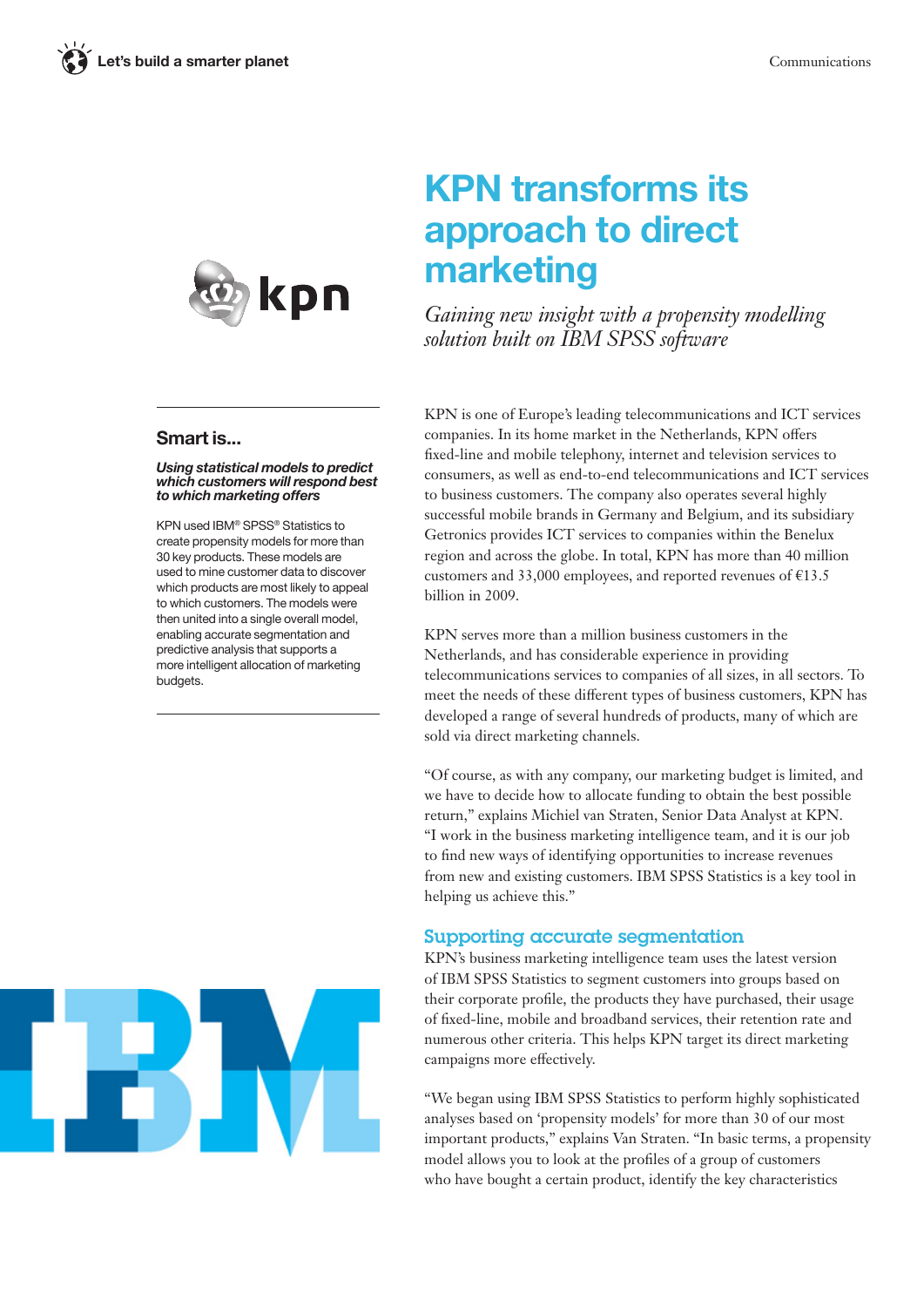### Business Benefits

- • Identifies the customers who are most likely to buy each product, helping to target direct marketing campaigns and increase customer response by 400 to 1,000 percent.
- • Provides startling insights through predictive analysis: for example, that making one additional marketing interaction every six months could increase KPN's revenue from certain groups of customers by 50 to 70 percent.
- • Creates compelling graphical presentations that make it easier for non-specialists to understand complex analyses and make good business decisions.

of that group, and then look for other customers with the same characteristics who haven't bought the product yet. Customers with similar characteristics are likely to buy the same products, so targeted marketing is likely to yield good results in terms of increased revenues and profits."

There was one snag, however: with individual propensity models for each product, it was impossible to coordinate marketing efforts across the whole product portfolio.

"We wanted to avoid sending too many different offers to each customer: instead, we wanted to focus on targeting each customer with the product that was most likely to appeal to them," explains Van Straten. "To this end, we needed to work out how all the individual propensity models interacted with each other by linking them into a single overall model. IBM SPSS Statistics gave us the tools we needed to make this happen."

### Modelling complex interactions

The business marketing intelligence team used IBM SPSS Statistics to import customer profiles and sales data from the company's CRM system, prepare the data, analyse it, and present the results using a variety of easy-to-understand graphical reports.

"One of the great things about IBM SPSS Statistics is that it handles the whole process from end to end," comments Van Straten. "And it's very easy to use, so you don't have to be a technical expert or know anything about programming.

### Delivering new insights

The results of the analysis were extremely interesting. The team was able to divide customers into three different segments: those who were expected to generate the highest proceeds, those who were in the middle, and those who were unlikely to increase their spending on KPN products.

"We decided to test our findings by monitoring actual customer purchases over a six-month period, and we found that there was a very good correlation with what the IBM SPSS Statistics model had predicted," says van Staten. "The group for whom we had the highest

### New Intelligence Identifying opportunities and maximising revenues

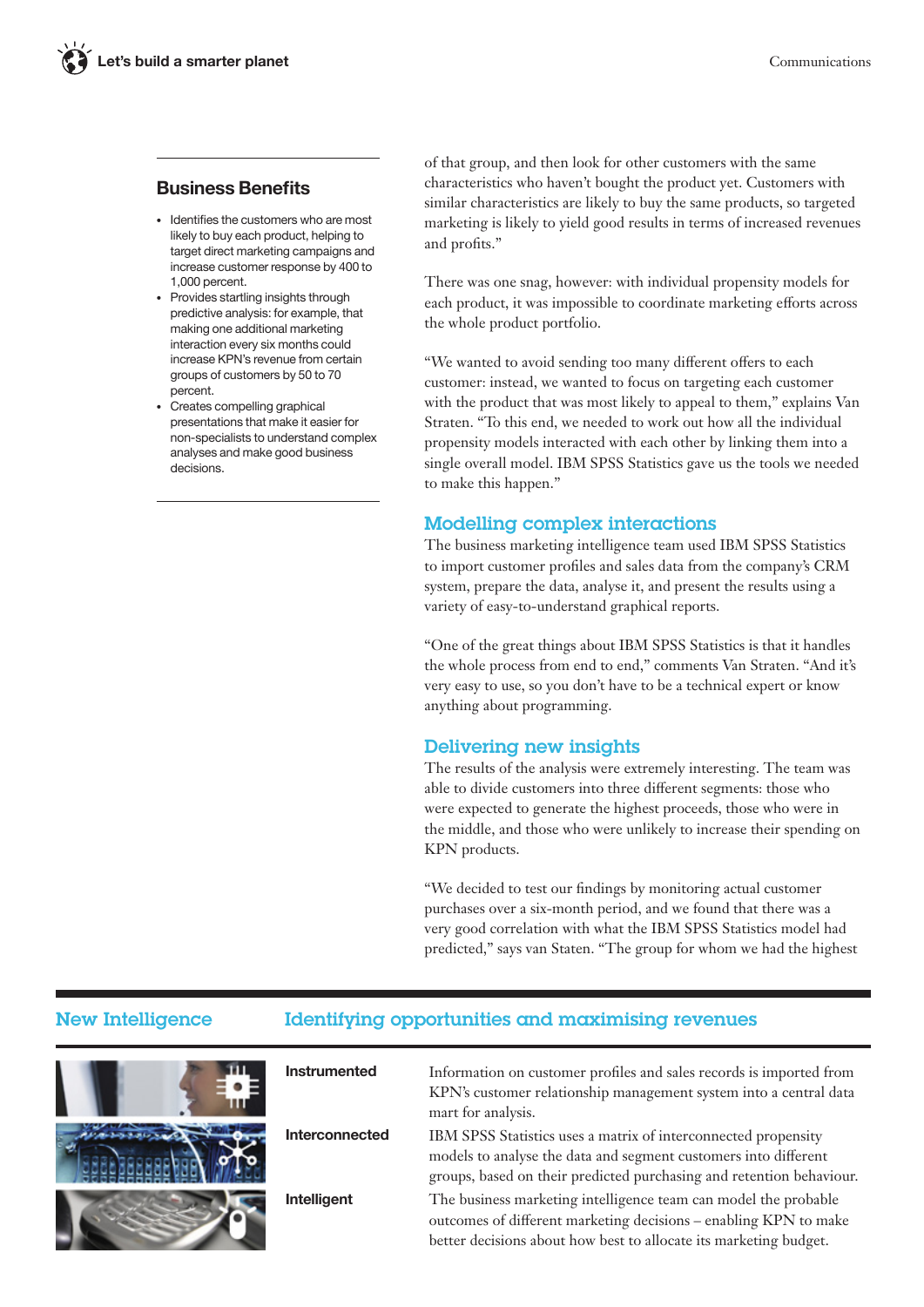### Solution Components

**Software** • IBM® SPSS® Statistics

*"We decided to test our findings by monitoring actual customer purchases over a six-month period, and we found that there was a very good correlation with what the IBM SPSS Statistics model had predicted... Customer response to our direct marketing and telemarketing campaigns increased by 400 to 1,000 percent when we used the propensity models."*

— Michiel van Straten, Senior Data Analyst at KPN

expectations was indeed the group that provided the largest growth in income. Moreover, we found that customer response to our direct marketing and telemarketing campaigns increased by 400 to 1,000 percent when we used the propensity models."

### Transforming marketing strategy

KPN then decided to do some further work with the model to analyse the probable outcomes of increasing the frequency of marketing interactions with the top segment of customers.

"We have always been quite conservative about the frequency of our marketing campaigns, because we don't want to annoy customers by contacting them too often," says Van Straten. "So we had a policy of only making three marketing contacts within each six-month period. However, we had done some qualitative market research that suggested that the top segment of customers actually felt that we didn't contact them enough. We decided to use IBM SPSS Statistics to model the results of increasing the contact frequency with this group, to see what effect it might have on revenues."

## The Inside Story: Getting There

The propensity modelling project provided an opportunity for KPN's team to demonstrate its high level of IBM SPSS Statistics skills.

"We've become experts in IBM SPSS Statistics, so we rarely need to call the helpdesk for support – but we have built a very close relationship with their team," says Van Straten. "The really impressive thing about their approach is that they genuinely listen to our suggestions, and feed them back into their development process. As a result, the most recent version of IBM SPSS actually incorporates some of the features we requested."

As with any business analytics project, the analysis itself is only half the battle: the other key element is to convince key stakeholders within the business to trust and act on the research.

"With IBM SPSS, the presentation options are very powerful and flexible – and in business terms, this is very important, because it's no good performing a lot of brilliant analyses if you can't explain the results to the key decision-makers in the business. We say it as a joke, but in a way it's true: effective presentation is practically as important as getting the numbers right in the first place!"

The IBM SPSS reporting tools enabled the business marketing intelligence team to present a strong, easily understandable case for enhancing the company's direct marketing strategy – and as a result of this new insight, KPN has made a number of significant changes to its approach.